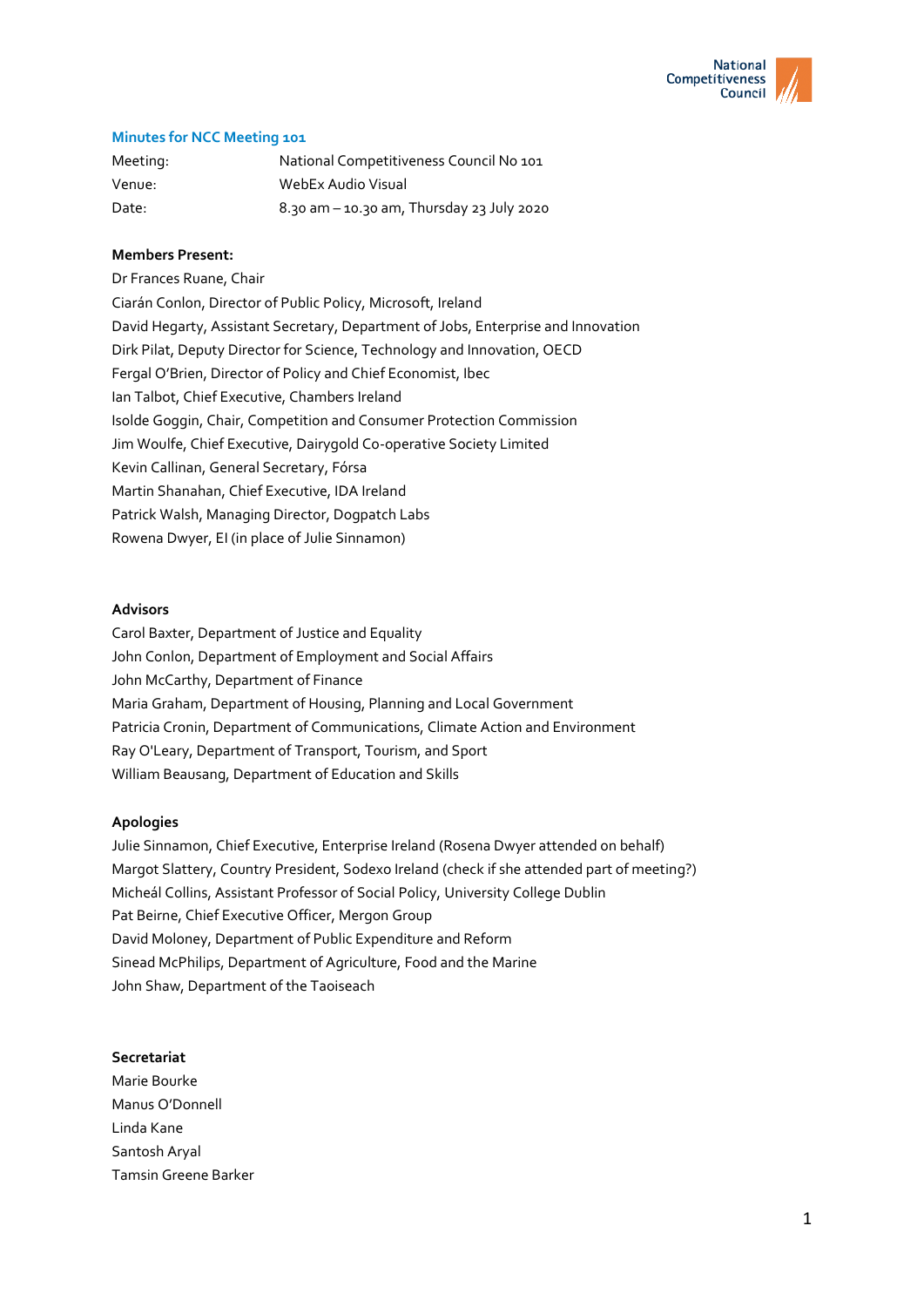

| 101.1 Chair's Introduction, Minutes & Matter Arising        |                                                                                                                                                                                                                                                                                                                                                                             |                                                   |
|-------------------------------------------------------------|-----------------------------------------------------------------------------------------------------------------------------------------------------------------------------------------------------------------------------------------------------------------------------------------------------------------------------------------------------------------------------|---------------------------------------------------|
| The minutes from NCC Meeting 100 was approved.              |                                                                                                                                                                                                                                                                                                                                                                             |                                                   |
|                                                             |                                                                                                                                                                                                                                                                                                                                                                             |                                                   |
|                                                             | 101.2 Ireland's Competitiveness Challenge                                                                                                                                                                                                                                                                                                                                   |                                                   |
|                                                             | Council Members noted the draft report, discussed the findings and provided                                                                                                                                                                                                                                                                                                 |                                                   |
| comments on the overall message and on individual chapters: |                                                                                                                                                                                                                                                                                                                                                                             | Secretariat to take                               |
| <b>Members comments</b>                                     |                                                                                                                                                                                                                                                                                                                                                                             | Members' comments on                              |
| $\circ$                                                     | There was a consensus that interconnectedness of all the issues<br>needs to be established and highlighted                                                                                                                                                                                                                                                                  | board                                             |
| $\circ$                                                     | Some referred to the need to highlight the range of impacts and                                                                                                                                                                                                                                                                                                             |                                                   |
|                                                             | challenges arising from the large-scale transition to remote working<br>(e.g. the potential impact on physical infrastructure, on cities).                                                                                                                                                                                                                                  | Final comments from<br>members and advisers to be |
| $\circ$                                                     | Some suggested the productivity dimension of remote working<br>should be explored in more details.                                                                                                                                                                                                                                                                          | circulated to the Secretariat<br>by cob 31 July   |
| $\circ$                                                     | Digitalisation of public service and its wider knock-on effect on<br>digitalisation should be mentioned.                                                                                                                                                                                                                                                                    |                                                   |
| $\circ$                                                     | Many suggested a broader focus on skills to include upskilling those<br>at work as well as unemployed - digital and management skills. (i.e<br>life-long learning)                                                                                                                                                                                                          |                                                   |
| $\circ$                                                     | It was suggested the report should also address middle-level digital<br>skills gaps (where people aren't ICT graduates but need enhanced<br>digital skills beyond basic digital literacy).                                                                                                                                                                                  |                                                   |
| $\circ$                                                     | The challenges arising from Brexit and the associated trade issues<br>need to be addressed in more detail.                                                                                                                                                                                                                                                                  |                                                   |
| $\circ$                                                     | Ireland's opportunities and strengths in the context of COVID-19<br>should be mentioned (e.g more focus on the sectors that can thrive<br>in the current context and what needs to be done to encourage<br>growth in these sectors).                                                                                                                                        |                                                   |
| $\circ$                                                     | Some suggested the report could be enhanced by setting out the<br>context of climate action across all sectors before getting into the<br>detail of the enterprise/industry sector (i.e. point out that every<br>sectors of the economy need do their part in emissions reductions,<br>not only business sectors - agriculture sector should be covered in the<br>chapter). |                                                   |
| $\circ$                                                     | Opportunities arising from Climate actions need to be highlighted<br>(e.g. benefits of decarbonisation and the business and jobs arising).                                                                                                                                                                                                                                  |                                                   |
| $\circ$                                                     | Need to highlight the importance of the energy mix to reach<br>decarbonisation target before the specific focus on gas.                                                                                                                                                                                                                                                     |                                                   |
| $\circ$                                                     | Carbon leakage also needs to be mentioned in the light of<br>competitiveness and costs.                                                                                                                                                                                                                                                                                     |                                                   |
| $\circ$                                                     | The report should connect domestic actions with what is happening<br>in Europe - EU Green Deal, EU Recovery Package.                                                                                                                                                                                                                                                        |                                                   |